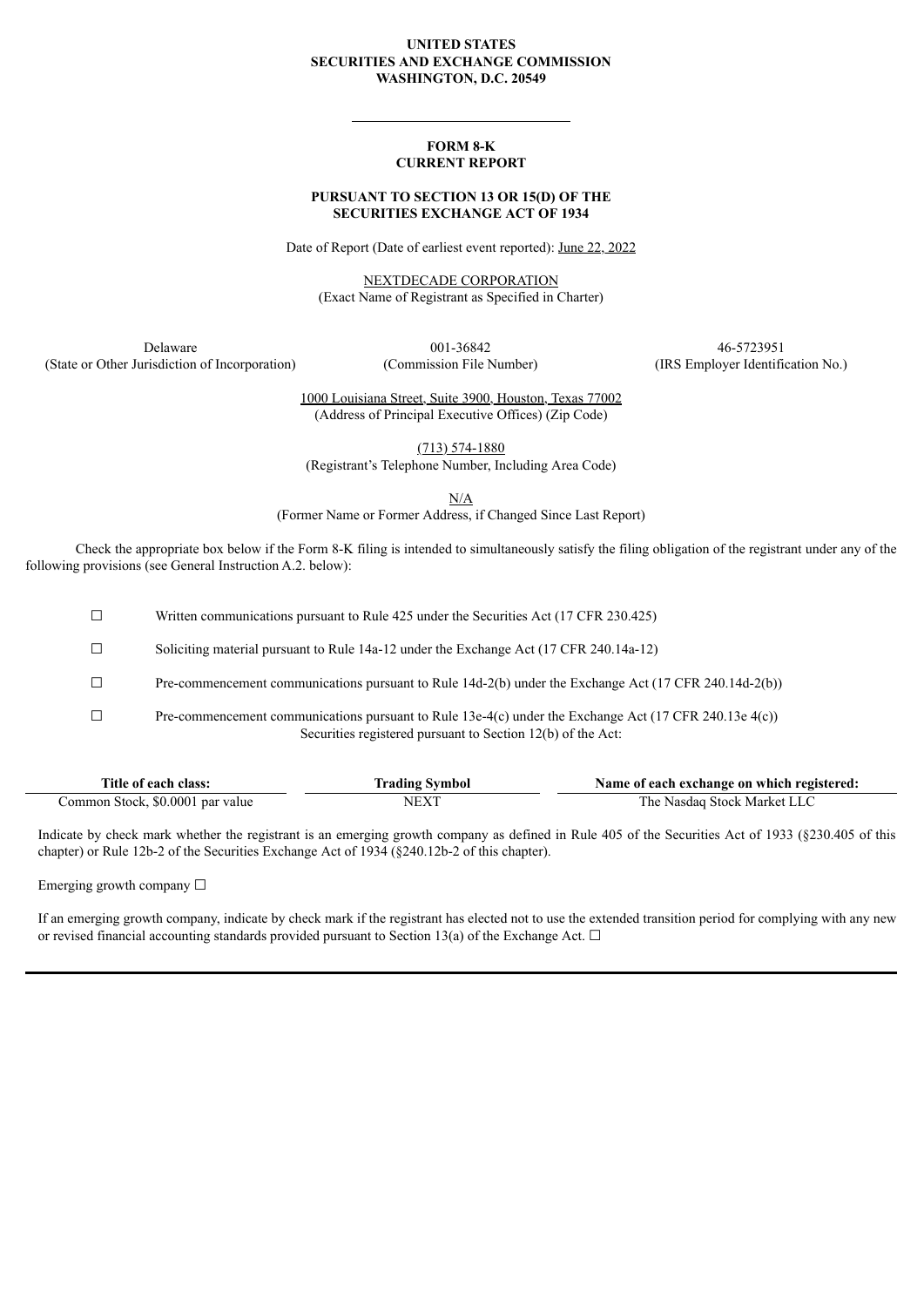## Item 5.02 Departure of Directors or Certain Officers; Election of Directors; Appointment of Certain Officers; Compensatory Arrangements **of Certain Officers.**

As discussed in Item 5.07 below, on June 22, 2022, the stockholders of NextDecade Corporation (the "Company") approved an amendment (the "Amendment") to the Company's 2017 Omnibus Incentive Compensation Plan to increase the maximum number of shares available under such plan by an additional three million shares. A copy of the Amendment is filed as Exhibit 10.1 to this Current Report on Form 8-K and is incorporated in this Item 5.02 by reference.

#### **Item 5.07 Submission of Matters to a Vote of Security Holders.**

On June 22, 2022, the Company held its 2022 Annual Meeting of Stockholders (the "Annual Meeting"). The matters voted upon and the results of the voting at the Annual Meeting were as follows:

*Proposal 1*: The election of three Class B directors to serve on the Company's board of directors (the "Board") for terms of three years or until their successors are duly elected and qualified or until the earlier of their death, resignation or removal.

| <b>Director Nominee</b>                      | For.        | Against   | Abstain | <b>Broker Non-Votes</b> |
|----------------------------------------------|-------------|-----------|---------|-------------------------|
| Sir Frank Chapman - Class                    | 119.508.188 | 8.100.919 | 11.956  | 6.981.910               |
| B director<br>Seokwon Ha - Class B director  | 127.540.273 | 68.341    | 12.450  | 6.981.910               |
| Giovanni Oddo - Class B director 127,539,042 |             | 69,545    | 12.476  | 6,981,910               |

*Proposal* 2: Approval of an amendment to the NextDecade Corporation 2017 Omnibus Incentive Plan to increase the maximum number of shares available under such plan.

| For         | Against | Abstain | <b>Broker Non-Votes</b> |
|-------------|---------|---------|-------------------------|
| 127,433,851 | 179,065 | 8,147   | 6,981,910               |

**Proposal 3**: Advisory vote on the compensation of the Company's named executive officers.

| For         | Against   | Abstain | <b>Broker Non-Votes</b> |
|-------------|-----------|---------|-------------------------|
| 118,896,165 | 8,714,966 | 9.932   | 6,981,910               |

*Proposal 4*: Ratification and approval of the reappointment of Grant Thornton LLP as the Company's independent registered public accountants and auditors for the fiscal year ending December 31, 2022.

| For         | <b>Against</b> | Abstain | <b>Broker Non-Votes</b> |
|-------------|----------------|---------|-------------------------|
| 134,566,758 | 12,148         | 24,068  |                         |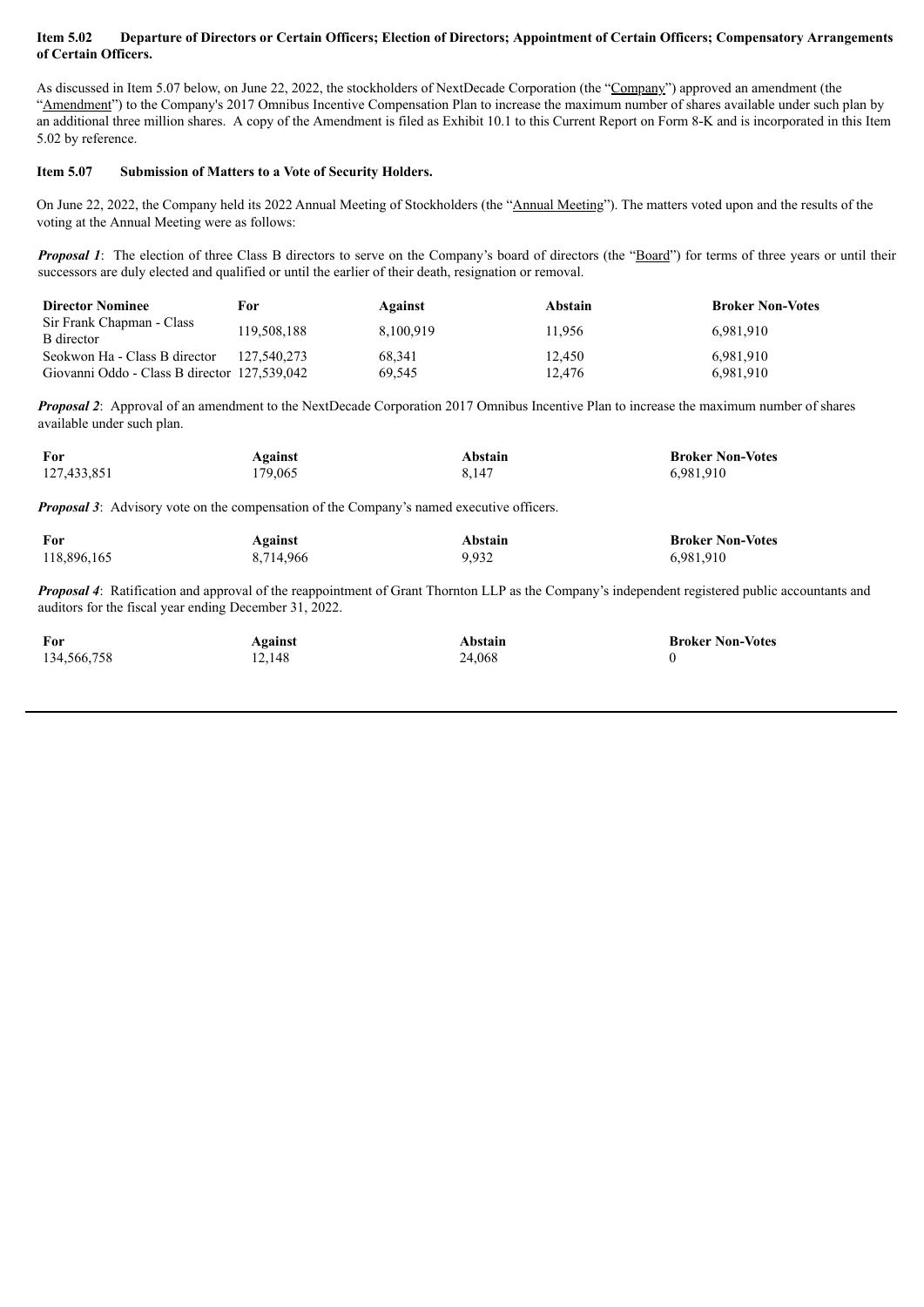# **Item 9.01. Financial Statements and Exhibits**.

(d) Exhibits.

[10.1](#page-4-0)Amendment of the NextDecade Corporation 2017 Omnibus Incentive [Compensation](#page-4-0) Plan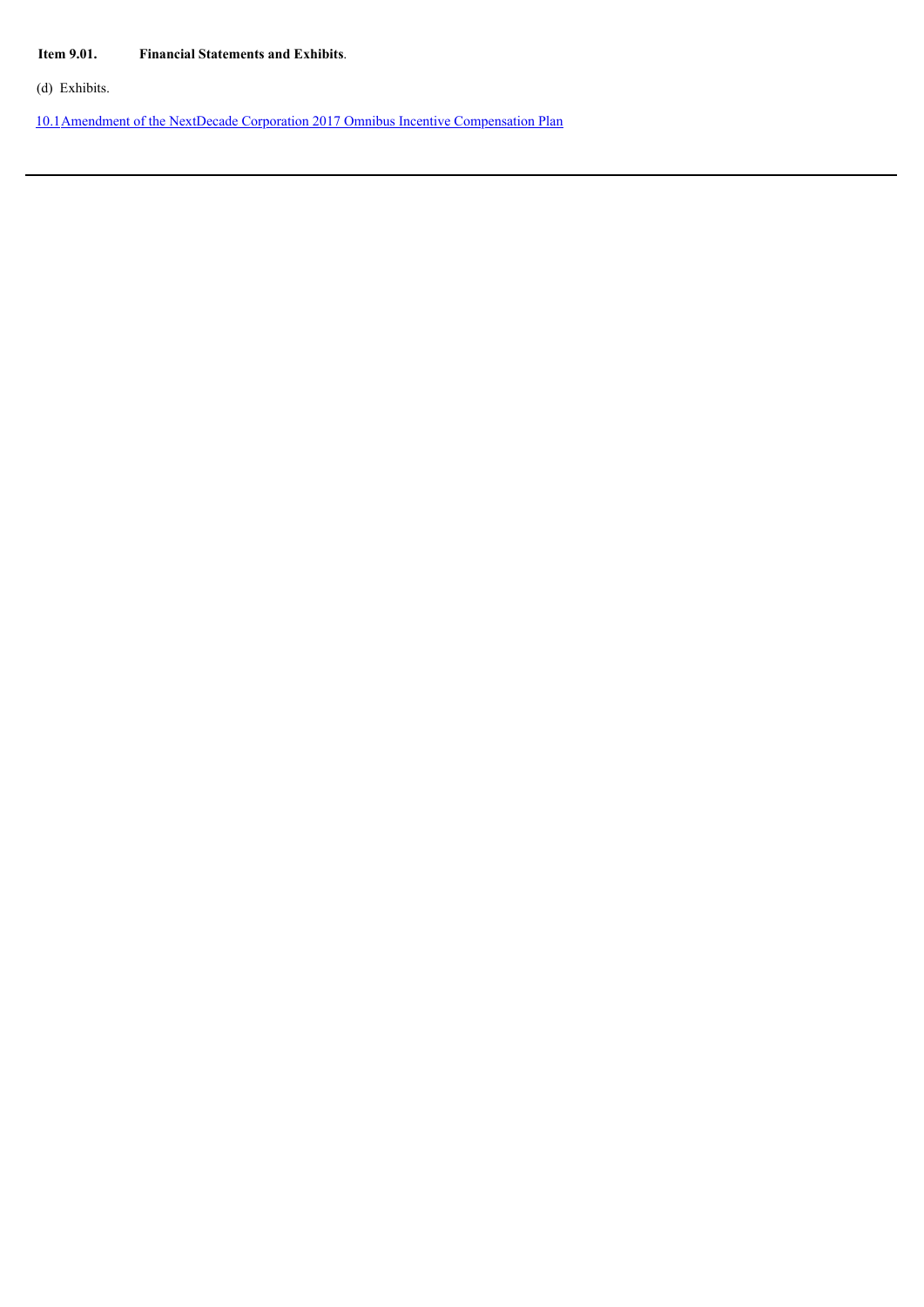# **SIGNATURE**

Pursuant to the requirements of the Securities Exchange Act of 1934, the registrant has duly caused this report to be signed on its behalf by the undersigned hereunto duly authorized.

Dated: June 22, 2022

# NEXTDECADE CORPORATION

By: /s/ Vera de Gyarfas

Name: Vera de Gyarfas Title: General Counsel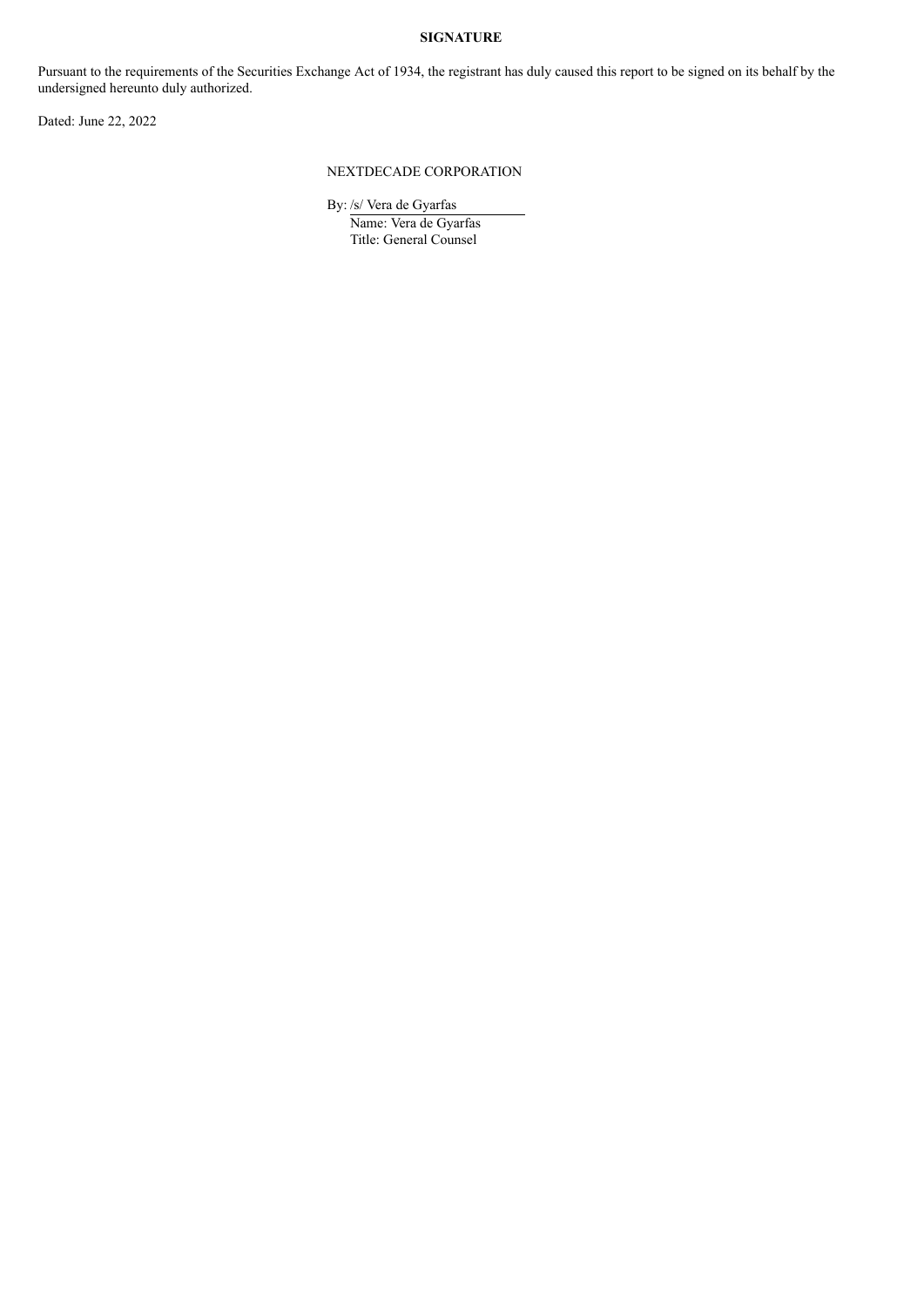### **EQUITY PLAN AMENDMENT**

#### **AMENDMENT OF THE NEXTDECADE CORPORATION 2017 OMNIBUS INCENTIVE PLAN**

<span id="page-4-0"></span>This Amendment ("**Amendment**") of the 2017 Omnibus Incentive Plan, as amended from time to time (the "**Plan**") of NextDecade Corporation, a Delaware corporation (the "**Company**"), is adopted by the Company on May 11, 2022, subject to approval by the Company's stockholders (the "**Stockholders**").

WHEREAS, the Company maintains the Plan;

WHEREAS, under Section 16.2 of the Plan, the Company's Board of Directors (the "**Board**") may amend the Plan at any time, contingent on approval of the Stockholders, to the extent the Board deems necessary.

WHEREAS, upon the recommendation of the Compensation Committee of the Board of Directors, the Board has determined that it is in the best interests of the Company to increase the authorized number of shares available for issuance under the Plan.

NOW, THEREFORE, the Plan is hereby amended as follows, subject to approval of the Stockholders:

1. Section 4.1 of the Plan is deleted in its entirety and replaced with the following:

*"4.1 Number of Shares Reserved*. Subject to adjustment as provided in Section 4.5 hereof, the total number of Shares of Common Stock that are reserved for issuance under the Plan (the "*Share Reserve*") shall equal (a) 15,262,461 shares of Common Stock, plus (b) effective May 11, 2022 (subject to stockholder approval), 3,000,000. All such sum of shares may be issued as Incentive Stock Options. Each share of Common Stock subject to an Award shall reduce the Share Reserve by one share; provided, however, that Awards that are required to be paid in cash pursuant to their terms shall not reduce the Share Reserve. Any shares of Common Stock delivered under the Plan shall consist of authorized and unissued shares or treasury shares."

2.The Plan, as amended hereby, and all other documents, instruments, and agreements executed or delivered in connection therewith, shall remain in full force and effect, and are hereby ratified and confirmed.

[*Signature page follows.*]